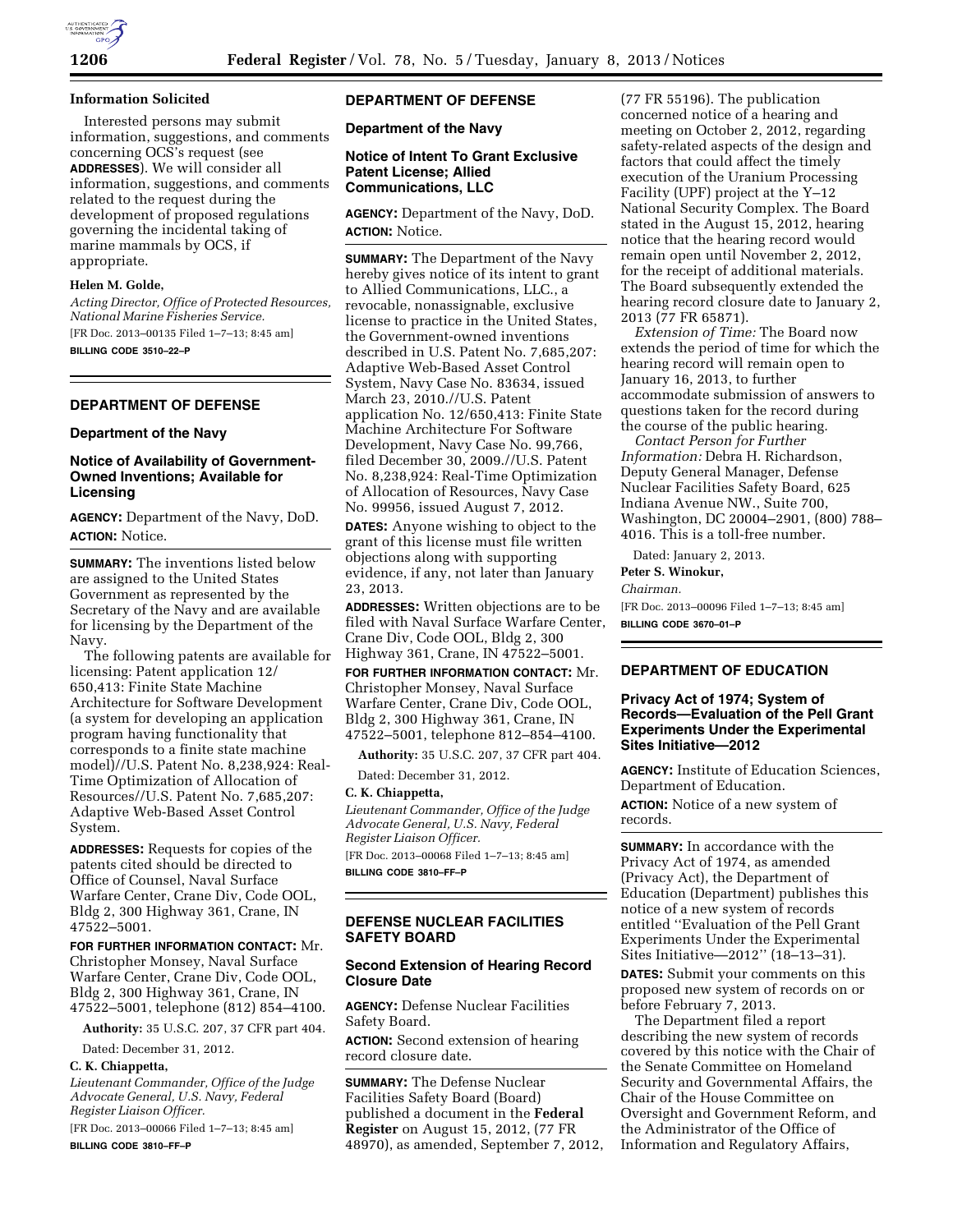Office of Management and Budget (OMB) on January 3, 2013. This system of records will become effective at the later date of: (1) The expiration of the 40-day period for OMB review on February 12, 2013, unless OMB waives 10 days of the 40–day review period for compelling reasons shown by the Department, or (2) February 7, 2013, unless the system of records needs to be changed as a result of public comment or OMB review.

**ADDRESSES:** Address all comments about this new system of records to Dr. Audrey Pendleton, Associate Commissioner, Evaluation Division, National Center for Education Evaluation and Regional Assistance, Institute of Education Sciences, U.S. Department of Education, 555 New Jersey Avenue NW., room 502D, Washington, DC 20208–0001. Telephone: (202) 208–7078. If you prefer to send comments through the Internet, use the following address: *[comments@ed.gov](mailto:comments@ed.gov)*.

You must include the term ''Pell Grant Experiments Under the Experimental Sites Initiative—2012'' in the subject line of the electronic message.

During and after the comment period, you may inspect all comments about this notice at the U.S. Department of Education in room 502D, 555 New Jersey Avenue NW., Washington, DC, between the hours of 8:00 a.m. and 4:30 p.m., Eastern time, Monday through Friday of each week except Federal holidays.

# *Assistance to Individuals With Disabilities in Reviewing the Rulemaking Record*

On request we will provide an appropriate accommodation or auxiliary aid to an individual with a disability who needs assistance to review the comments or other documents in the public rulemaking record for this notice. If you want to schedule an appointment for this type of accommodation or auxiliary aid, please contact the person listed under **FOR FURTHER INFORMATION CONTACT**.

# **FOR FURTHER INFORMATION CONTACT:** Dr.

Marsha Silverberg. Telephone: (202)208–7178. If you use a telecommunications device for the deaf (TDD) or text telephone (TTY), call the Federal Relay Service (FRS), toll free, at 1–800–877–8339.

Individuals with disabilities can obtain this document in an accessible format (e.g., braille, large print, audiotape, or compact disc) on request to the contact person listed in this section.

## **SUPPLEMENTARY INFORMATION:**

## **Introduction**

The Privacy Act (5 U.S.C. 552a) requires the Department to publish in the **Federal Register** this notice of a new system of records maintained by the Department. The Department's regulations implementing the Privacy Act are contained in part 5b of Title 34 of the Code of Federal Regulations (CFR).

The Privacy Act applies to any record about an individual that is maintained in a system of records from which individually identifying information is retrieved by a unique identifier associated with each individual, such as a name or Social Security Number. The information about each individual is called a ''record,'' and the system, whether manual or computer-based, is called a ''system of records.''

The Privacy Act requires each agency to publish a notice of a system of records in the **Federal Register** and to prepare and send a report to OMB whenever the agency publishes a new system of records or makes a significant change to an established system of records. Each agency is also required to send copies of the report to the Chair of the Senate Committee on Homeland Security and Governmental Affairs and the Chair of the House Committee on Oversight and Government Reform. These reports are inc1uded to permit an evaluation of the probable effect of the proposal on the privacy rights of individuals.

The National Center for Education Evaluation and Regional Assistance at the Department's Institute of Education Sciences (IES) commissioned a study to conduct an evaluation of the impacts of two different experiments involving the Pell Grant eligibility criteria. The first experiment expands eligibility for Pell Grants to income-eligible students who already possess a bachelor's degree and who enroll in occupational training. The second experiment expands eligibility for Pell Grants to students who enroll in occupational programs that have a shorter duration than allowable under current rules. Both experiments are being implemented under the Experimental Sites Initiative (ESI), authorized by section 487A(b) of the Higher Education Act of 1965 (HEA) (20 U.S.C. 1094a(b)), which allows the Secretary to grant waivers from specific title IV HEA statutory or regulatory requirements to allow institutions to test alternative methods for administering those Federal student aid programs. The study will compare students with expanded access to Pell Grants to similar students who will not have

access, in order to assess the effects of expanded Pell Grant access on educational attainment, employment, and earnings. It will be conducted under a contract that IES awarded in September 2012.

The study will provide credible and reliable information to help guide future policy decisions in the area of Federal financial aid. The central research questions that the study will address are: What is the impact of expanding Pell Grant eligibility on employment and earnings? Does it improve access to occupational training? How does it affect financial aid receipt and student debt?

The system will contain records on approximately 10,800 students from approximately 51 participating institutions of higher education.

*Electronic Access to This Document:*  The official version of this document is the document published in the **Federal Register**. Free Internet access to the official edition of the **Federal Register**  and the Code of Federal Regulations is available via the Federal Digital System at: *[www.gpo.gov/fdsys.](http://www.gpo.gov/fdsys)* At this site you can view this document, as well as all other documents of this Department published in the **Federal Register**, in text or Adobe Portable Document Format (PDF). To use PDF you must have Adobe Acrobat Reader, which is available free at the site.

You may also access documents of the Department published in the **Federal Register** by using the article search feature at: *[www.federalregister.gov.](http://www.federalregister.gov)*  Specifically, through the advanced search feature at this site, you can limit your search to documents published by the Department.

Dated: January 3, 2013.

# **John Q. Easton,**

*Director, Institute of Education Sciences.*  For the reasons discussed in the preamble, the Director of the Institute of Education Sciences, U.S. Department of Education, publishes a notice of a new system of records to read as follows:

## **SYSTEM NUMBER:**

18–13–31.

#### **SYSTEM NAME:**

Evaluation of the Pell Grants Experiments Under the Experimental Sites Initiative—2012.

#### **SECURITY CLASSIFICATION:**

None.

#### **SYSTEM LOCATIONS:**

(1) Evaluation Division, National Center for Education Evaluation and Regional Assistance, Institute of Education Sciences (IES), U.S.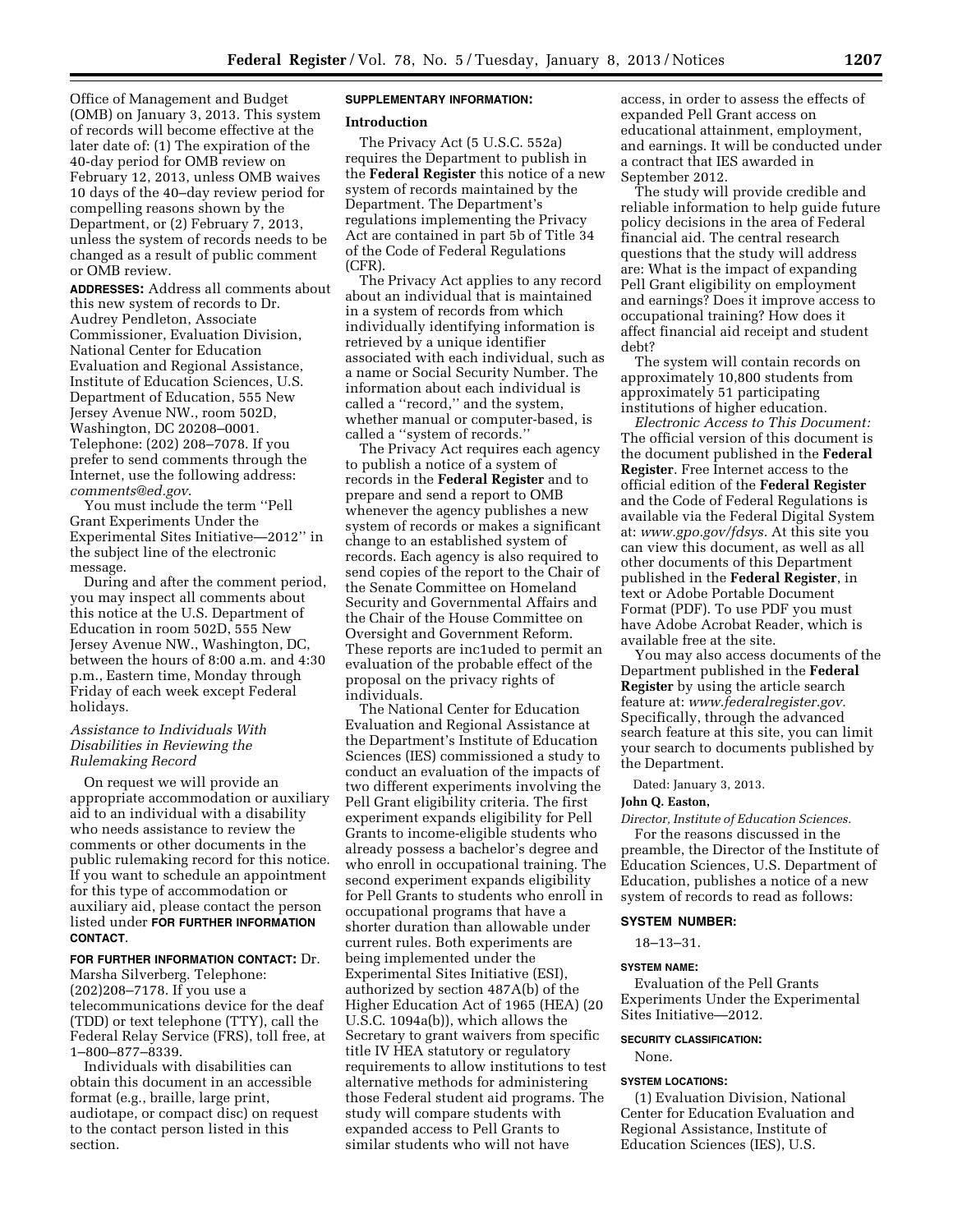Department of Education, 555 New Jersey Avenue NW., room 502D, Washington, DC 20208–0001.

(2) Social Policy Research Associates, 1330 Broadway, Suite 1426, Oakland, CA 94612–2513 (contractor).

(3) Mathematica Policy Research, Inc., 600 Alexander Park, Princeton, NJ 08540–6346 (subcontractor).

## **CATEGORIES OF INDIVIDUALS COVERED BY THE SYSTEM:**

The system will contain records on approximately 10,800 students from approximately 51 institutions of higher education.

## **CATEGORIES OF RECORDS IN THE SYSTEM:**

The system of records includes individually identifying information about the students who agree to participate in the study. This information includes name, birth date, and contact information; demographic information such as race, ethnicity, gender, age, and educational background; the type of program in which the student is enrolled, the student's progress through the program (credits earned) including completion; methods used to pay for the education and training, including financial aid received and amount of student debt incurred; receipt of support services; and information on employment and earnings.

It is also our intention to include students' Social Security Numbers (SSNs) to obtain information on their financial aid and their employment and earnings; we expect to obtain the students' employment and earnings data from the administrative records of another Federal agency. Other methods for obtaining the information (i.e., selfreporting) have proven to be infeasible and unreliable. SSNs are necessary to obtain the needed employment and earnings data, and this method will place a low burden on students and will not be costly to the Federal government.

#### **AUTHORITY FOR MAINTENANCE OF THE SYSTEM:**

The study is authorized by section 487A(b)(2) of the Higher Education Act of 1965 (HEA), 20 U.S.C. 1094a(b)(2), which requires the Secretary of Education to review and evaluate the experiences of institutions that participate as experimental sites and to submit a biennial report based on the review and evaluation to the Committee on Health, Education, Labor, and Pensions of the Senate and the Committee on Education and Labor of the House of Representatives. The study is also authorized by section 173(a)(1)(A) of the Education Sciences Reform Act of 2002 (ESRA) (20 U.S.C.

9563(a)(1)(A)), which authorizes the National Center for Education Evaluation and Regional Assistance to conduct evaluations of Federal education programs administered by the Secretary and to determine the impact of such programs.

# **PURPOSE(S):**

The information contained in the records maintained in this system will support an evaluation of the impacts of two different experimental expansions to the Pell Grant eligibility criteria. The first experiment expands eligibility for Pell Grants to income-eligible students who already possess a bachelor's degree and who enroll in occupational training, while the second experiment expands eligibility for Pell Grants to students who enroll in occupational programs that have a shorter duration than allowable under current rules. Both experiments are being implemented under the Experimental Sites Initiative (ESI), authorized by section 487A(b) of the HEA. The study will compare students with expanded access to Pell Grants to similar students who will not have access in order to assess the effects of expanded Pell Grant access on educational attainment, employment, and earnings. The study will address the following research questions:

*1. What is the impact of expanding Pell Grant eligibility on employment and earnings?* The ultimate goal of the study is to determine if providing Pell Grants for those with a bachelor's degree and for relatively short-term job training affects participants' job prospects and income levels.

*2. Does it improve access to occupational training?* Understanding whether the experiments made a difference in training enrollments will help in interpreting the presence or lack of earnings impacts.

*3. How does it affect financial aid receipt and student debt?* With student debt loads being an increasing public policy concern, expansions in Pell Grant eligibility are intended to reduce reliance on loans that may carry high interest levels. The study will examine the impacts of the experiments on the types and amounts of financial aid students receive and on their expenditures for education and training.

#### **ROUTINE USES OF RECORDS MAINTAINED IN THE SYSTEM, INCLUDING CATEGORIES OF USERS AND THE PURPOSES OF SUCH USES:**

The Department of Education (Department) may disclose information contained in a record in this system of records under the routine uses listed in this system of records without the consent of the individual if the

disclosure is compatible with the purposes for which the record was collected. These disclosures may be made on a case-by-case basis or, if the Department has complied with the computer matching requirements of the Privacy Act of 1974, as amended (Privacy Act), under a computer matching agreement. Any disclosure of individually identifiable information from a record in this system must also comply with the requirements of section 183 of the ESRA (20 U.S.C. 9573) providing for confidentiality standards that apply to all collections, reporting, and publication of data by IES.

(1) *Contract Disclosure.* If the Department contracts with an entity for the purposes of performing any function that requires disclosure of records in this system to employees of the contractor, the Department may disclose the records to those employees. Before entering into such a contract, the Department shall require the contractor to maintain Privacy Act safeguards as required under 5 U.S.C. 552a(m) with respect to the records in the system.

(2) *Federal Agency Disclosure.* The Department may disclose records from this system of records to another Federal agency for the purposes of allowing that agency to provide assistance to the Department with the evaluation of a federally supported education program. Under the requirements of the Family Educational Rights and Privacy Act (FERPA), 20 U.S.C. 1232g and 34 CFR part 99, the Department will enter into an interagency agreement with the other Federal agency designating that agency as the Department's authorized representative before disclosing any personally identifiable information from any students' education records to that Federal agency. Under the terms of such an interagency agreement, the Federal agency will not be permitted to redisclose any personally identifiable information obtained from students' education records, and will be required to destroy any personally identifiable information from students' education records when no longer needed for the purposes of the evaluation as well as to maintain safeguards to protect the confidentiality of any personally identifiable information disclosed.

(3) *Research Disclosure.* The Director of the Institute of Education Sciences may disclose information from this system of records to qualified researchers solely for the purpose of carrying out specific research that is compatible with the purpose(s) of this system of records. The researcher shall be required to maintain safeguards under the Privacy Act of 1974 and section 183 of the ESRA (20 U.S.C.